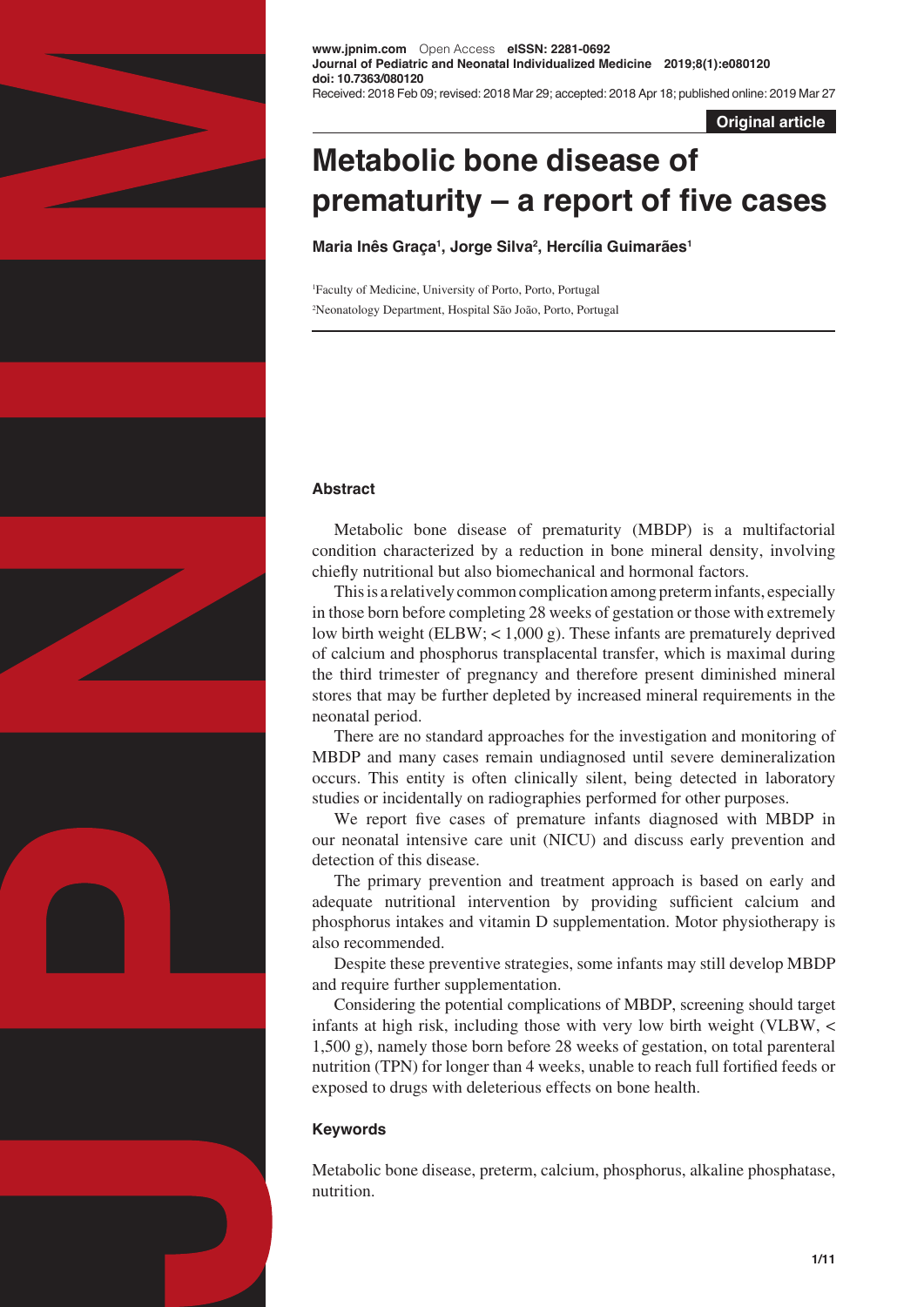#### **Corresponding author**

Maria Inês Graça, Faculty of Medicine, University of Porto, Porto, Portugal; e-mail: ines-graca@zonmail.pt.

#### **How to cite**

Graça MI, Silva J, Guimarães H. Metabolic bone disease of prematurity – a report of five cases. J Pediatr Neonat Individual Med. 2019;8(1):e080120. doi: 10.7363/080120.

#### **Introduction**

Metabolic bone disease of prematurity (MBDP), otherwise referred to as osteopenia of prematurity or neonatal rickets [1], is a multifactorial condition characterized by a reduction in bone mineral density (BMD) [2], involving chiefly nutritional but also biomechanical and hormonal factors [3]. The frequency of MBDP is inversely correlated with gestational age and birth weight [2, 4, 5].

The development of the skeletal system comprises a delicate balance between osteoblastic activity, responsible for the synthesis of the organic bone matrix (osteoid) – onto which mainly calcium and phosphate salts are deposited in a process known as bone mineralization –, and osteoclastic activity, responsible for bone reabsorption and remodeling [6].

Low BMD may result from a disorder of the normal physiological process of mineralization, leading to a reduction in bone mineral content (BMC) – osteomalacia –, and/or from either insufficient deposition or increased resorption of organic bone matrix – osteopenia. The mineralization defect may also affect the growth plate cartilage, resulting in rachitic abnormalities.

In literature, the term "osteopenia" is commonly used to describe a reduction in BMD regardless of the cause, which might be confusing. Thereby, the term "MBDP" is the most accurate designation for this entity, involving different pathophysiological conditions: osteomalacia, osteopenia and rickets [7]. In addition, the term "osteoporosis" has been used to describe the radiological finding of bone rarefaction in premature infants.

In both term and preterm infants, the physiological adaptation of skeleton to the extra-uterine environment leads to an increase in bone resorption, which sharply contrasts with the predominant modeling activity that occurs *in utero*. As a result, infants' long bone mineral density decreases approximately 20-30% during the first 6 months of life [6, 7].

Preterm neonates, especially those born before completing 28 weeks of gestation [8] or those with extremely low birth weight (ELBW; < 1,000 g) [9], are particularly susceptible to further decreases in bone density, as they are prematurely deprived of calcium and phosphorus transplacental transfer, which is maximal during the  $3<sup>rd</sup>$  trimester of pregnancy (accretion rates of 100-120 mg/kg/ day for calcium and 50-65 mg/kg/day for phosphorus) [3].

Chronic damage to placenta observed in cases of intrauterine growth restriction, pre-eclampsia and chorioamnionitis may also interfere with the mineral transport, contributing to bone demineralization [1, 8, 10, 11].

Furthermore, it is difficult to match the transplacental mineral accretion in the postnatal period using unfortified breast milk or standard formula, and supplementation of both calcium and phosphorus has turned out to be challenging, principally in infants who do not tolerate enteral feeding and require prolonged total parenteral nutrition (TPN) [2, 12, 13]. In addition to the limited solubility of minerals in parenteral solutions (particularly when fluid restriction is needed), the use of calcium gluconate induces a risk of aluminum contamination, which is potentially deleterious for bone formation and neurodevelopment [1, 3, 14].

Other risk factors include chronic comorbidities such as bronchopulmonary dysplasia (BPD), necrotizing enterocolitis and TPN-associated cholestasis, as well as the administration of specific drugs in the neonatal intensive care unit (NICU) like methylxanthines, diuretics (e.g., furosemide) and steroids [4, 15].

Additionally, evidence indicates that mechanical forces exerted upon the bones and joints stimulate bone formation and growth, whereas immobilization leads to bone resorption and urinary calcium excretion [3, 16]. Bone loading occurs mainly in the last trimester of pregnancy through active fetal movements against resistance of the uterine wall, and largely contrast with the prolonged periods of immobilization in the NICU [17, 18]. Similarly, sepsis, central nervous system pathology, muscular disorders and paralysis may contribute to the lack of mechanical stimulation [15, 19].

Vitamin D deficiency is not the primary cause of MBDP [18, 20]. Although the plasma concentration of this hormone at birth depends on the mother's vitamin D status [12], the pathways of vitamin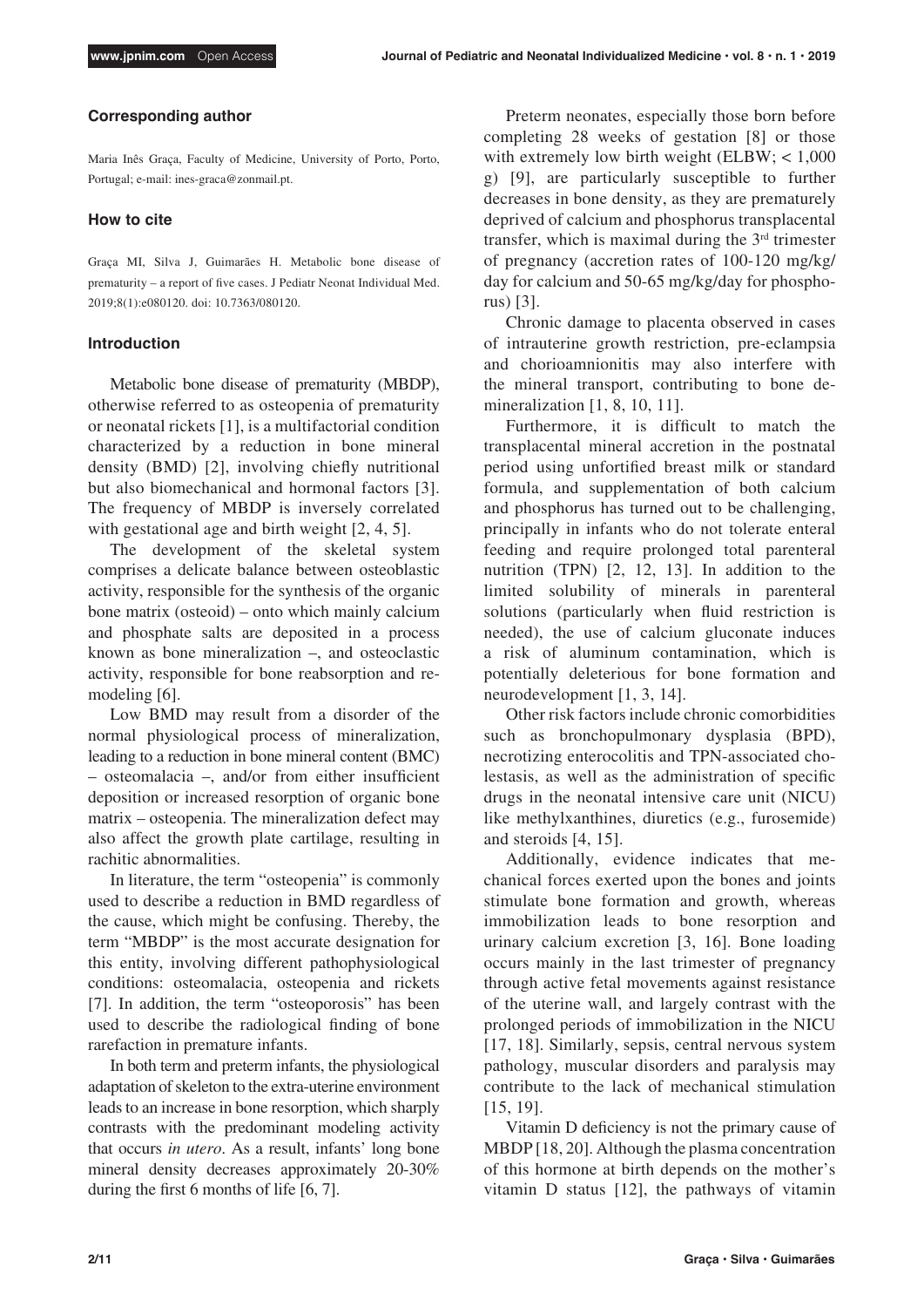D absorption and metabolism are fully operative in babies born before 28 weeks of gestation [6] and, with adequated vitamin D supplementation, even very low birth weight (VLBW,  $\lt$  1,500 g) newborns can synthesize sufficient levels of 1,25-dihydroxyvitamin D3 [21].

MBDP has become a relevant concern in neonatology, as the continuous advances in neonatal intensive care have significantly improved survival rates in preterm neonates [22].

The incidence of this disease in premature infants who have not received fortified breast milk or high mineral containing formulas is reported to be approximately 23% in VLBW and 55% in ELBW [23]. The prevalence in breastfed preterm infants is estimated at 40%, compared to 16% in those fed with preterm formula supplemented with calcium and phosphorus [11, 24]. However, this remains a controversial topic due to the lack of standardized approaches for the investigation and monitoring of MBDP.

In this article, we report five cases of premature infants diagnosed with MBDP in our NICU and discuss early prevention and detection of this disease.

#### **Case 1**

A male preterm infant was delivered in March 2001 by cesarean section at 28+6 weeks of gestation due to maternal pre-eclampsia, weighing 880 g. Apgar scores were 6 and 7 at  $1<sup>st</sup>$  and  $5<sup>th</sup>$  minutes, respectively.

The patient was admitted to the NICU on his 1st day of life and required ventilatory support during his entire hospitalization (186 days).

TPN was required during 90 days, followed by a combination of parenteral and orogastric feeding until enteral feeding was tolerated. He received expressed breast milk whenever possible and semi-elemental formula or preterm formula supplemented with maltodextrin and medium chain triglyceride (MCT) oil. While on completely enteral feeding, oral multivitamin supplementation was given, including vitamin D3 (667 IU/day).

Other clinical characteristics, comorbidities and management are reported in **Tab. 1**.

During his  $14<sup>th</sup>$  week of life, a pathological fracture of the left femur occurred as a consequence of osteomyelitis. Antibiotic therapy was administered and satisfactory consolidation of the fracture was achieved by cast immobilization of the affected limb.

Other radiographic findings at this time included considerable osteopenia, costochondral widening and multiple rib fractures. Craniotabes and "rachitic rosary" were also shown on physical examination. A week later, the serum alkaline phosphatase (ALP) was 1,421 IU/L, serum phosphorus was 4.08 mg/dl (1.351 mmol/L) and serum calcium was 4.76 mEq/L (2.380 mmol/L).

In addition, a wrist radiography performed during the 19th week of life showed widening of the metaphyses of radius and ulna bones, as well as marked osteopenia. At this time, the serum ALP was 775 IU/L, serum phosphorus was 34 mg/dl (1.095 mmol/L) and the serum calcium was 4.0 mEq/L (2.000 mmol/L).

Low ionized calcium (0.940 mmol/L) was detected a week later and persisted until his last week of life. During this period, treatment with calcitriol was given (0.10 mcg on alternated days).

The infant's clinical status progressively deteriorated, resulting in fatal cardiorespiratory arrest at 6 months of age. Necropsy was not authorized by his parents.

## **Case 2**

This male preterm infant was delivered in September 2001 by cesarean section at  $26^{+0}$ weeks of gestation due to fetal bradycardia, weighing 940 g. The mother had been declared brain-dead one month earlier as a result of a malignant glioma and life support measures were maintained in order to achieve fetal pulmonary maturation. Apgar scores were  $7$  and  $9$  at  $1<sup>st</sup>$  and 5th minutes, respectively.

This newborn was admitted to the NICU on his first day of life and required ventilatory support during his entire hospitalization (70 days).

TPN was required during 62 days, followed by a combination of parenteral and orogastric feeding with semi-elemental formula.

Other clinical characteristics, comorbidities and management are reported in **Tab. 1**.

During the  $7<sup>th</sup>$  week of life, laboratory studies showed an increase in serum ALP (475 IU/L). The serum phosphorus was 3.80 mg/dl (1.225 mmol/L), serum calcium was 3.6 mEq/L (1.800 mmol/L) and ionized calcium was 1.03 mmol/L. Two weeks later, marked osteopenia was detected on a radiography of the lower limbs.

The infant's clinical status was critical, resulting in fatal cardiorespiratory arrest at 10 weeks postnatal age. Necropsy was not authorized by his father.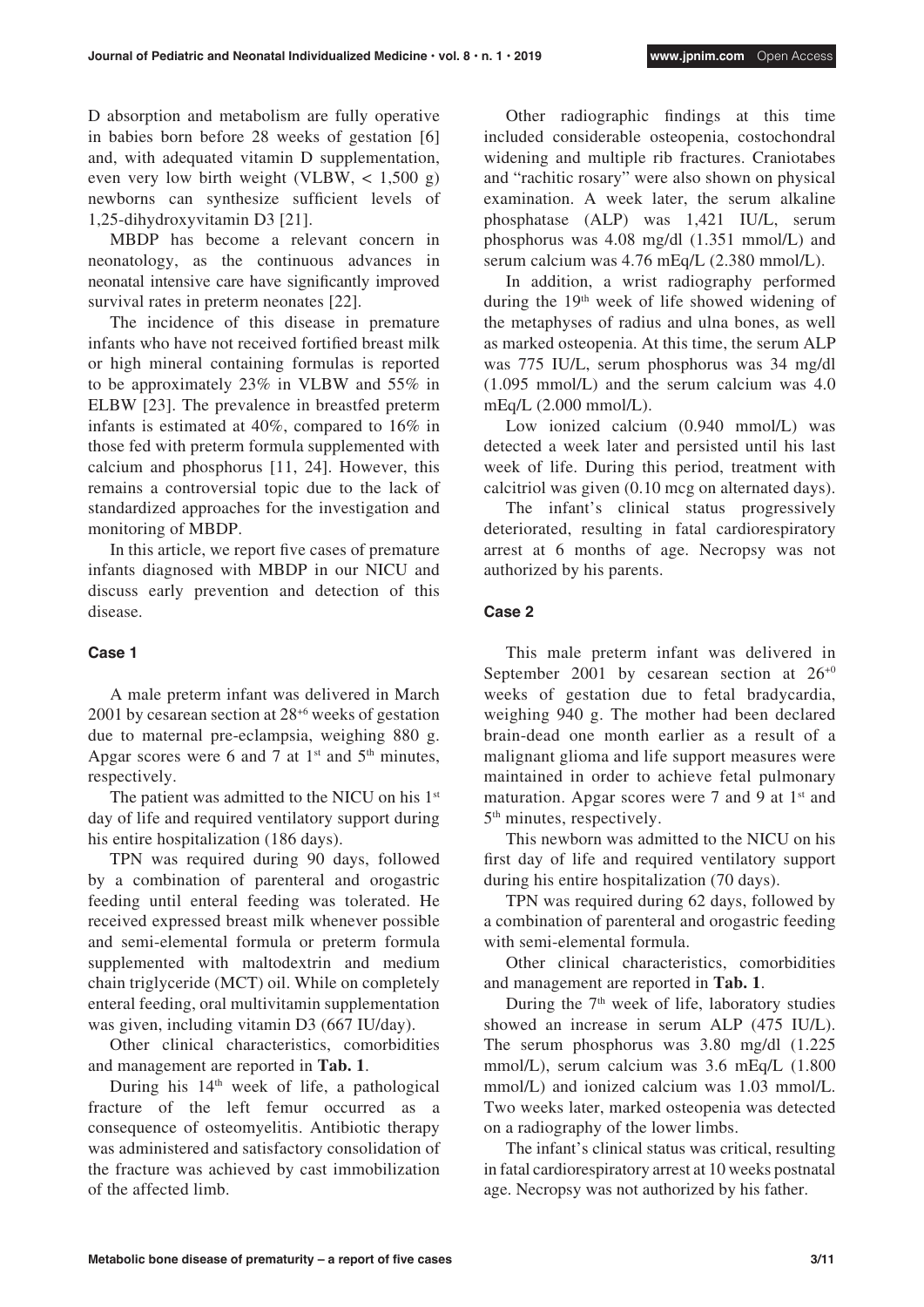**Table 1.** Clinical characteristics and morbidity of the five patients.

|                                             | Case 1                      | Case 2                       | Case 3                                    | Case 4                       | Case 5                                       |
|---------------------------------------------|-----------------------------|------------------------------|-------------------------------------------|------------------------------|----------------------------------------------|
| Year of birth                               | 2001                        | 2001                         | 2003                                      | 2005                         | 2010                                         |
| Gestational age (weeks)                     | $28^{+6}$                   | $26^{+0}$                    | $30^{+4}$                                 | $36^{+3}$                    | $27+3$                                       |
| Birth weight (g)                            | 880                         | 940                          | 1,030                                     | 3,136                        | 520                                          |
| Gender                                      | Male                        | Male                         | Female                                    | Female                       | Female                                       |
| <b>PDA</b>                                  | Yes                         | Yes                          | Yes                                       | Yes                          | Not reported                                 |
| <b>PDA</b> management                       | 1 course of<br>indomethacin | 2 courses of<br>indomethacin | 3 courses of<br>indomethacin<br>+ surgery | 2 courses of<br>indomethacin |                                              |
| Anemia                                      | Yes                         | Yes                          | Yes                                       | Yes                          | Yes                                          |
| Red blood cell transfusions (n)             | 16                          | 15                           | 10                                        | 8                            | 18                                           |
| Thrombocytopenia                            | Yes                         | Yes                          | Yes                                       | No.                          | No.                                          |
| Platelet transfusions (n)                   | 11                          | 25                           | 11                                        | ÷,                           |                                              |
| Phototherapy for hyperbilirubinemia (days)  | 6                           | 5                            | 6                                         | 3                            | 5                                            |
| <b>Culture-proven sepsis</b>                | Yes                         | Yes                          | Yes                                       | Yes                          | Yes                                          |
| <b>Osteomyelitis</b>                        | Yes                         | <b>No</b>                    | <b>No</b>                                 | No                           | Yes                                          |
| Necrotizing enterocolitis (management)      | <b>No</b>                   | Yes<br>(Medical)             | No                                        | No.                          | Yes<br>(Surgical)                            |
| <b>Seizures</b>                             | <b>No</b>                   | Yes                          | Yes                                       | No.                          | Yes                                          |
| <b>Anticonvulsants</b>                      |                             | Phenytoin<br>Phenobarbital   | Phenobarbital                             | $\overline{\phantom{a}}$     | Phenobarbital<br>Levetiracetam<br>Clonazepam |
| IVH (grade $\geq$ III)                      | <b>No</b>                   | Yes                          | No                                        | No                           | Yes                                          |
| ROP (grade $\geq$ II)                       | No                          | <b>No</b>                    | No                                        | <b>No</b>                    | Yes                                          |
| <b>BPD</b>                                  | Yes                         | Yes                          | Yes                                       | Yes                          | Yes                                          |
| <b>TPN (days)</b>                           | 90                          | 62                           | 57                                        | 89                           | 75                                           |
| <b>Furosemide (days)</b>                    | 15                          | 10                           | 56                                        | 52                           | 16                                           |
| Hydrochlorothiazide + spironolactone (days) | 43                          | $\overline{\phantom{a}}$     | 57                                        | ÷,                           |                                              |
| Steroids (days)                             | 12                          | 4                            | 15                                        | 12                           | 12                                           |
| Caffeine citrate (days)                     | 20                          | 18                           | 11                                        | $\blacksquare$               | 24                                           |
| Antibiotic therapy (days)                   | 94                          | 57                           | 73                                        | 73                           | 115                                          |
| Kinesiotherapy                              | Yes                         | Yes                          | Yes                                       | Yes                          | Yes                                          |
| Mechanical ventilation (days)               | 186                         | 70                           | 148                                       | 89                           | 78                                           |
| <b>Hospitalization (days)</b>               | 186                         | 70                           | 148                                       | 121                          | 154                                          |
| Outcome at discharge                        | Death                       | Death                        | Death                                     | Death                        | Discharge                                    |

PDA: patent ductus arteriosus; IVH: intra-ventricular hemorrhage; ROP: retinopathy of prematurity; BPD: bronchopulmonary dysplasia; TPN: total parenteral nutrition.

## **Case 3**

A female preterm infant with a prenatal diagnosis of omphalocele was delivered in March 2003 by cesarean section at 30+4 weeks of gestation, with a birth weight of 1,030 g. Apgar scores were 5 and 8 at  $1<sup>st</sup>$  and  $5<sup>th</sup>$  minutes, respectively.

The patient was admitted to the NICU and underwent surgery for omphalocele repair on her first day of life. She experienced subsequent hypotensive periods, requiring fluid, inotropic and vasopressor support during the 1<sup>st</sup> week of life.

Ventilatory support was necessary during her entire hospital stay (148 days).

The patient required TPN during 57 days, followed by a combination of parenteral and orogastric feeding until enteral feeding was tolerated. She received expressed breast milk whenever possible and semi-elemental formula or preterm formula supplemented with maltodextrin and MCT oil. While on completely enteral feeding, oral multivitamin supplementation was given, including vitamin D3 (667 IU/day).

Other clinical characteristics, comorbidities and management are reported in **Tab. 1**.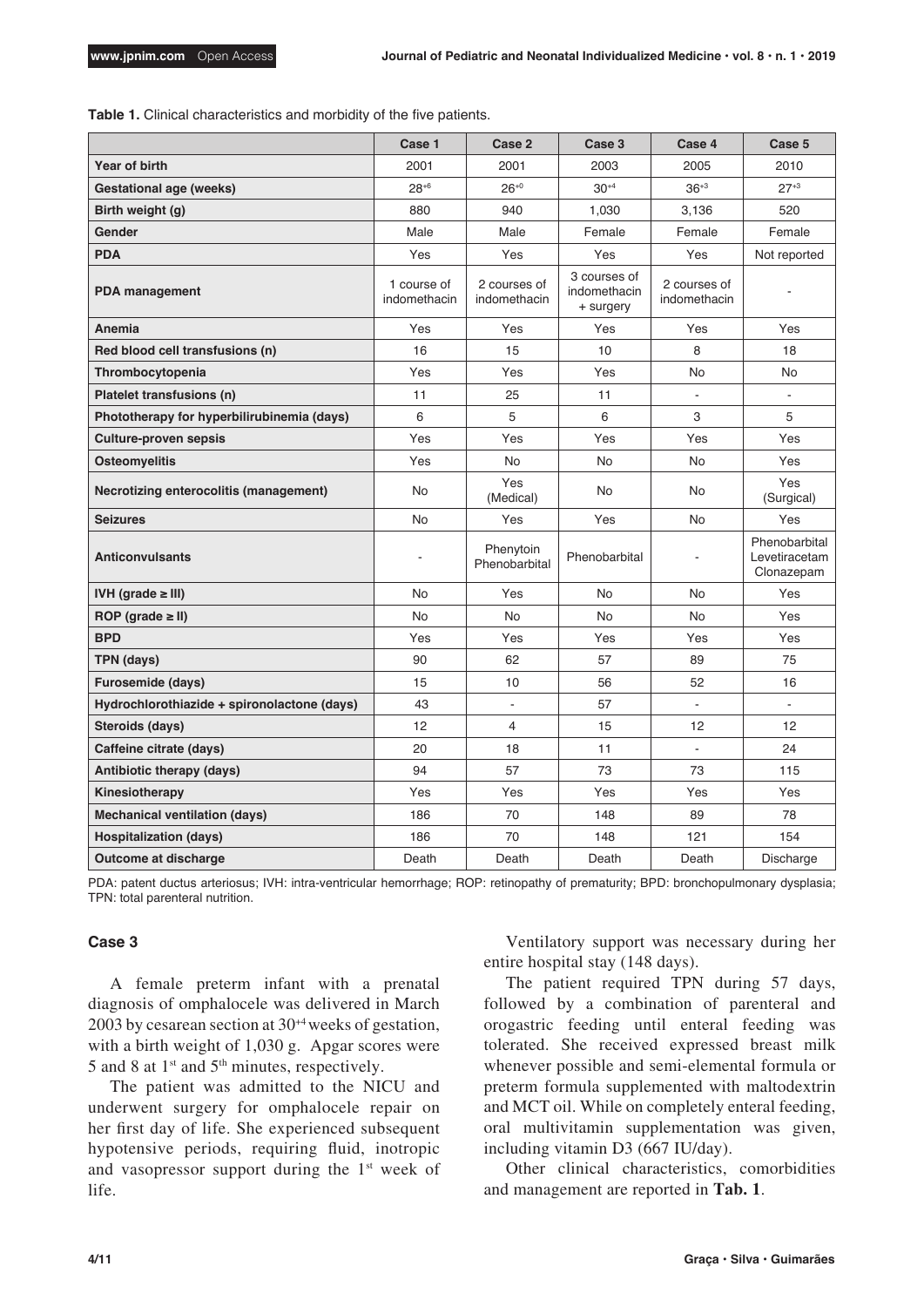During the  $16<sup>th</sup>$  week of life, an increased serum ALP level of 795 IU/L was detected in laboratory studies. The serum phosphorus was 4.45 mg/dl (1.440 mmol/L), serum calcium was 4.8 mEq/L (2.4 mmol/L) and ionized calcium was 1.080 mmol/L. Urinary calcium concentration was 2.1 mmol/L and urinary phosphorus concentration was 0.315 mmol/L.

Considerable osteopenia was shown on radiographic studies performed during the same week. Calcium supplementation in the milk was initiated (1 ml of calcium gluconate 10% in each bottle) and vitamin D3 intake was increased to 1,334 IU/L. Three weeks later, urinary calcium and phosphorus increased to 5.95 mmol/L and 1.84 mmol/L, respectively.

The patient suffered a fatal cardiorespiratory arrest at postnatal age of 21 weeks. Necropsy was not authorized by her parents.

# **Case 4**

This is a case of a female infant with a prenatal diagnosis of diaphragmatic hernia, delivered in October 2005 by cesarean section at 36+3 weeks of gestation, with a birth weight of 3,136 g. Apgar scores were 7 and 9 at  $1<sup>st</sup>$  and  $5<sup>th</sup>$  minutes, respectively.

She was admitted to the NICU on her  $1<sup>st</sup>$  day of life and required inotropic and ventilation support until the  $9<sup>th</sup>$  and the  $12<sup>th</sup>$  postnatal weeks, respectively.

An echocardiography was performed on her 2nd day of life, showing severe pulmonary hypertension and right ventricular dilatation. She received treatment with nitric oxide (122 days) and sildenafil (53 days).

The patient underwent surgery for correction of the diaphragmatic hernia on the  $6<sup>th</sup>$  postnatal week with no complications reported. Three weeks later, her clinical status deteriorated, resulting in cardiorespiratory arrest, which was successfully reversed.

The patient required TPN during 89 days followed by a combination of parenteral and orogastric feeding with semi-elemental formula supplemented with maltodextrin and MCT oil.

Other clinical characteristics, comorbidities and management are reported in **Tab. 1**.

During her 10<sup>th</sup> week of life, thoracoabdominal and lower limbs radiographies were performed, which detected the presence of diffuse osteopenia and rarefaction of the metaphyses of tibia and fibula bones. The serum ALP was 345 IU/L, serum phosphorus was 4.05 mg/dl (1.305 mmol/L), serum calcium was 4.70 mEq/L (2.350 mmol/L) and ionized calcium was 0.800 mmol/L. At this time, oral vitamin D3 supplementation was initiated (667 IU/day). The serum ALP level continued to increase, reaching  $542$  IU/L during the  $17<sup>th</sup>$  week of life.

The patient suffered fatal cardiorespiratory arrest at postnatal age of 17 weeks. Necropsy was not authorized by her parents.

# **Case 5**

A female preterm infant with severe intrauterine growth restriction was born in January 2010 by cesarean section at 27+3 weeks of gestation, with a birth weight of 520 g. Apgar scores were 8 at both  $1<sup>st</sup>$  and  $5<sup>th</sup>$  minutes.

The patient was admitted to the NICU on her 1<sup>st</sup> day of life and required ventilation support until the  $11<sup>th</sup>$  postnatal week.

The patient's clinical status deteriorated during the 3rd week of life due to necrotizing enterocolitis, requiring fluid and inotropic support. Surgical treatment of necrotizing enterocolitis was performed during her 4<sup>th</sup> postnatal week with excision of the necrotic tissue and ileostomy. Ileostomy reversal was performed 10 weeks later.

She required several periods of TPN (75 days total) intercalated with a combination of parenteral and orogastric feeding with semi-elemental formula until enteral feeding was tolerated. Then, she received preterm formula supplemented with maltodextrin or fortified breastmilk whenever possible. While on total enteral feeding, oral multivitamin supplementation was given, including vitamin D3 (667 IU/day).

Other clinical characteristics, comorbidities and management are reported in **Tab. 1**.

During the  $9<sup>th</sup>$  week of life, it was noticed that the patient had a red and tender tumor on her left thigh, associated with pain on handling. The ultrasound findings were suggestive of left femur fractures in both proximal and distal diaphysis.

At this time, the serum ALP was 1,783 IU/L, serum phosphorus was 3.03 mg/dl (0.975 mmol/L), serum calcium was 4.9 mEq/L (2.450 mmol/L) and ionized calcium was 0.970 mmol/L. Parathyroid hormone (PTH) was increased (133.9 pg/ml) and 25-hydroxyvitamin D concentration was within the normal range (27 ng/ml).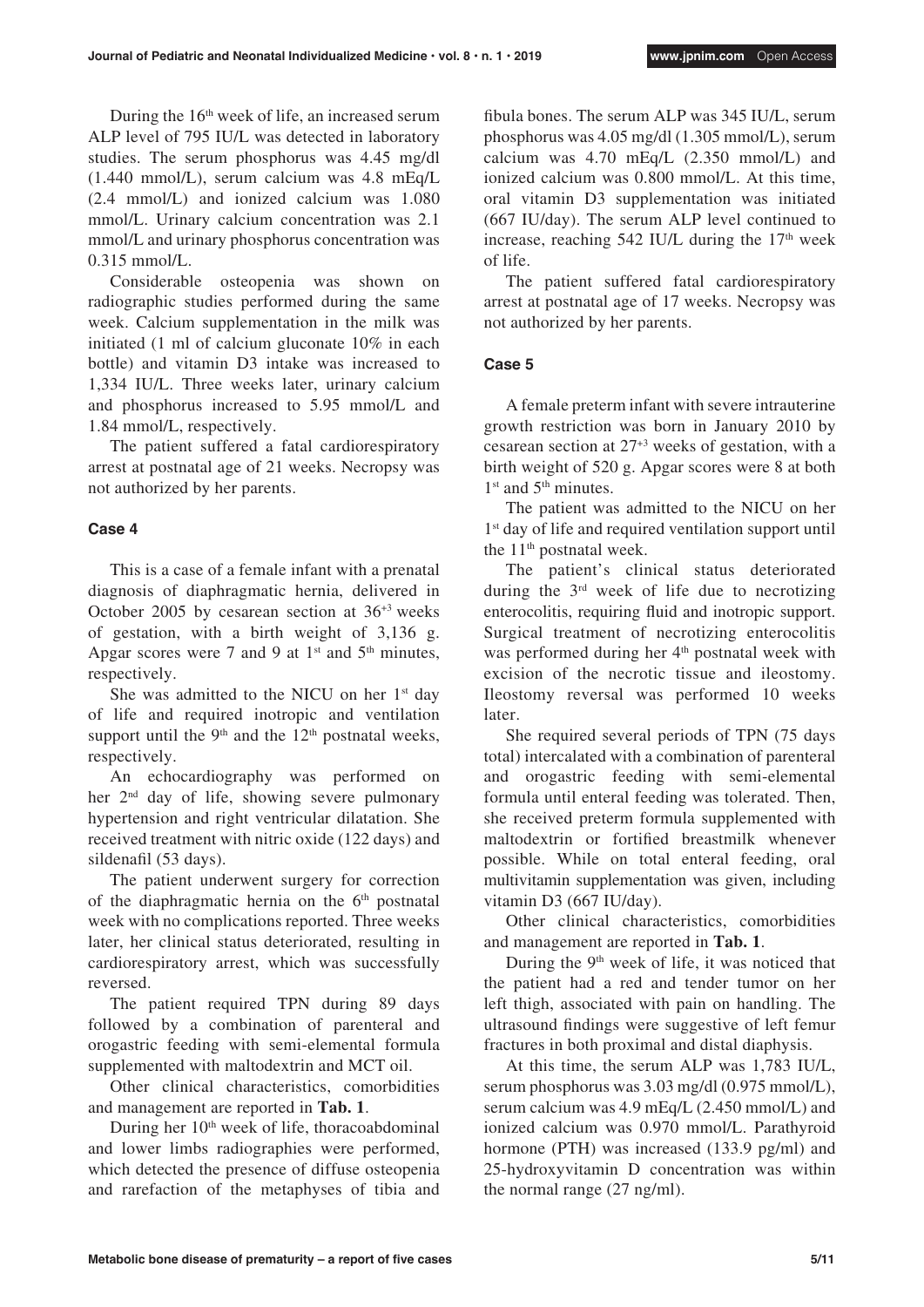Antibiotic therapy was administered and satisfactory consolidation of the fractures was achieved by cast immobilization of the affected limb. In addition, calcium supplementation in the milk was initiated (1.2 ml of calcium gluconate 10% in each bottle) and vitamin D3 intake was increased to 1,334 IU/L.

A skeletal X-ray study performed on the  $14<sup>th</sup>$ week of life revealed marked diffuse osteopenia, periosteal reaction of the diaphysis of all long bones and multiple fractures of the left inferior limb, confirming the diagnosis of MBDP.

The patient was discharged on the  $22<sup>nd</sup>$  postnatal week, weighing 2,390 g. Preterm formula (8 x 45 ml) and oral multivitamin supplementation including vitamin D3 (667 IU/day) were prescribed.

#### **Discussion**

We discuss five patients diagnosed with MBDP in our NICU, all of which had common risk factors for this disease and several other comorbidities (**Tab. 1**). The different clinical approaches seen reflect not only the lack of standardized screening criteria for this entity, but also the difficult management of prematurity-related complications.

MBDP usually occurs between the  $6<sup>th</sup>$  and  $16<sup>th</sup>$ postnatal weeks [25] and is often clinically silent, being detected in laboratory studies or incidentally on radiographies performed for other purposes [22].

Findings at physical examination suggesting MBDP were only reported for patient 1.

Measurements of serum total ALP, serum phosphorus and serum calcium concentrations have been previously used to detect the development of MBDP but these biochemical parameters correlate poorly with bone mineralization and no clear cutoff values have been established so far [2, 11].

ALP is predominantly produced by bone tissue in infants (90%) and physiologically increases over the first 3 weeks of life [1], achieving a plateau around 5-6 weeks [26]. A rise in ALP beyond 6 weeks typically represents insufficient mineral supplies [10] and may precede radiographic changes by 2-6 weeks. These changes are more frequently associated with higher ALP levels (> 800 IU/L) but can also be present at lower levels (< 600 IU/L) [2, 10], as shown in cases 2 and 4. Several studies have suggested that ALP levels higher than 500 IU/L indicate the presence of osteopenia [4, 23, 27, 28].

The wide range of ALP levels between preterm infants, also seen in these reported cases (345-1,783 IU/L), limits its diagnostic value but individual serial measurements for each patient may increase its usefulness.

In addition, elevated ALP is usually associated with hypophosphatemia, which is the principal nutritional deficiency in MBDP [29, 30]. The assessment of serum phosphorus associated with ALP measurements can significantly increase the sensitivity of the screening [1, 24].

All patients presented serum phosphorus concentrations below 1.8 mmol/L, normal serum calcium (total) but low ionized calcium (**Tab. 2**). However, serum calcium is not a useful screening test since its levels usually remain within normal limits despite inadequate intake or stores, as a result of the regulatory effect by PTH or due to hypophosphatemia [1, 13].

Other biochemical studies may help identify the underlying mineral deficiency and provide some guidance on supplementation requirements.

The renal response to hypophosphatemia consists in optimizing phosphate reabsorption, and so a percent tubular reabsorption of phosphate

$$
[\text{TRP} = (1 - \frac{Primary\,phosphate \times serum\,creation}{Urinary\,creation} \times serum\,phaste}) \times 100]
$$

[1, 10] higher than 95% indicates insufficient intake of phosphorus [10, 31]. At the same time, phosphorus deficiency prevents the formation of apatite crystals, leading to calcium release and hypercalciuria [32]. Therefore, phosphorus supplementation should be initiated in the setting of hypophosphatemia associated with high TRP [1, 10].

In case 5, the patient developed secondary hyperparathyroidism and presented 25-hydroxyvitamin D concentration within normal range. Although PTH improves renal and intestinal calcium absorption, it may worsen osteopathy by stimulating resorption of calcium and phosphate from already osteopenic bones and by increasing urinary phosphate excretion [10, 30]. In cases of low TRP associated with high PTH levels, calcium supplementation should be considered [10].

Considering that calcium supplementation is sometimes challenging, calcitriol administered enterally or intravenously (0.05-0.2 mcg/kg/ day) may be a plausible choice for this subset of patients, even in the absence of vitamin D deficiency. Calcitriol may increase intestinal calcium and phosphorus absorption and seems to directly suppress PTH secretion, improving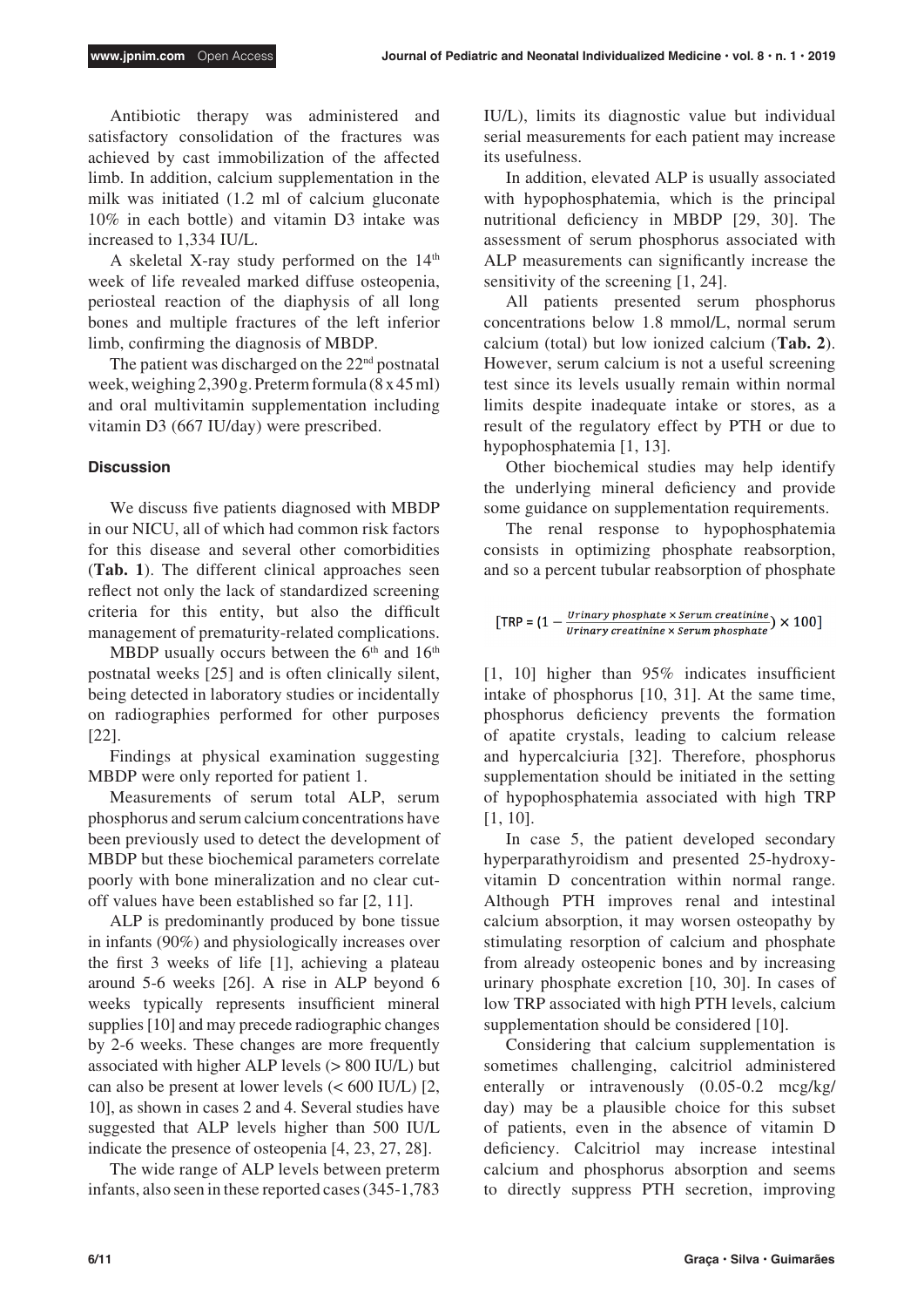| Table 2. Biochemical and radiographic findings. |  |  |
|-------------------------------------------------|--|--|
|-------------------------------------------------|--|--|

|                                     | Case 1                                                                                                                                                            | Case 2       | Case 3       | Case 4                                                                       | Case 5                                                                                                                                      |  |  |  |
|-------------------------------------|-------------------------------------------------------------------------------------------------------------------------------------------------------------------|--------------|--------------|------------------------------------------------------------------------------|---------------------------------------------------------------------------------------------------------------------------------------------|--|--|--|
| Age of biochemical findings (weeks) | 15                                                                                                                                                                | 7            | 16           | 10                                                                           | 9                                                                                                                                           |  |  |  |
| Age of X-ray diagnosis (weeks)      | 14                                                                                                                                                                | 9            | 16           | 10                                                                           | 14                                                                                                                                          |  |  |  |
| <b>Biochemical parameters</b>       |                                                                                                                                                                   |              |              |                                                                              |                                                                                                                                             |  |  |  |
| ALP (IU/L)                          | 1,421                                                                                                                                                             | 475          | 795          | 345                                                                          | 1,783                                                                                                                                       |  |  |  |
| Phosphorus (mmol/L)                 | 1.351                                                                                                                                                             | 1.225        | 1.440        | 1.305                                                                        | 0.975                                                                                                                                       |  |  |  |
| Calcium (mmol/L)                    | 2.380                                                                                                                                                             | 1.800        | 2.400        | 2.350                                                                        | 2.450                                                                                                                                       |  |  |  |
| lonized calcium (mmol/L)            | 0.940                                                                                                                                                             | 1.030        | 1.080        | 0.800                                                                        | 0.970                                                                                                                                       |  |  |  |
| PTH (pg/ml)                         | Not reported                                                                                                                                                      | Not reported | Not reported | Not reported                                                                 | 133.9                                                                                                                                       |  |  |  |
| 25-hydroxyvitamin D (ng/ml)         | Not reported                                                                                                                                                      | Not reported | Not reported | Not reported                                                                 | 27                                                                                                                                          |  |  |  |
| Radiographic findings               | Osteopenia,<br>femur and<br>multiple rib<br>fractures.<br>widening of<br>costochondral<br>junctions,<br>widening<br>of the<br>metaphyses<br>of radius and<br>ulna | Osteopenia   | Osteopenia   | Osteopenia,<br>rarefaction<br>of the<br>metaphyses<br>of tibia and<br>fibula | Osteopenia,<br>periosteal<br>reaction of the<br>diaphysis of<br>all long bones<br>and multiple<br>fractures of<br>the left inferior<br>limb |  |  |  |

ALP: alkaline phosphatase; PTH: parathyroid hormone.

Reference values: ALP: 150-420 IU/L; phosphorus: 1.45-2.16 mmol/L; calcium (total): 1.6-2.8 mmol/L; ionized calcium: 1.20-1.38 mmol/L; PTH: 10-65 pg/ml; 25-hydroxyvitamin D:  $\geq$  20 ng/ml [48].

urinary phosphate wasting and serum phosphorus [33].

PTH and 25-hydroxyvitamin D concentrations were not routinely measured in any other patient.

However, PTH seems to be a promising early biomarker for MBDP, showing higher sensitivity than ALP [34] and possibly indicating both severity and response to treatment [30].

On the other hand, 25-hydroxyvitamin D levels may be reserved for specific cases [10, 35], as well as bone-specific ALP measurements [35].

In case 3, urinary calcium and phosphorus concentrations were measured in order to monitor supplementation, as the simultaneous presence of calcium (4.8 mg/dl or 1.2 mmol/L) and phosphorus (1.2 mg/dl or 0.4 mmol/L) in spot urine samples suggests that both are provided in sufficient amounts [1, 18].

Urinary calcium or phosphorus to creatinine ratios have also been used for this purpose, on the basis that mineral to creatinine ratios correct for volume-induced changes in concentration. However, most preterm infants receive a constant daily fluid intake and no circadian variation in the urinary concentrations of these minerals was demonstrated [32, 36].

These urinary measurements need to be cautiously interpreted, as they are highly variable

depending on the type of nutritional intake, renal function and medications such as loop diuretics and methylxanthines [31, 32, 37].

The diagnosis may be confirmed by radiographic findings of MBDP [3]. Although bone anomalies may remain unseen in conventional radiographies until bone mineralization is seriously decreased (20-40%) [3], this technique is relatively safe, easily used in clinical practice and available in most NICUs, providing generalizable results [20, 34].

All patients reported had radiographic signs of marked osteopenia (**Tab. 2**). Bone fractures in patients 1 and 5 occurred as a consequence of osteomyelitis of the osteopenic bone.

The diagnosis can be made more accurately by performing objective bone mineralization measurements using Dual Energy X-ray Absorptiometry (DEXA) or Quantitative Ultrasound (QUS), but these techniques are used essentially for research purposes [34, 35, 38, 39] and were not performed in our NICU.

The primary prevention and treatment approach for MBDP is based on early and adequate nutritional intervention by providing sufficient calcium and phosphorus intakes and vitamin D supplementation [8]. Whenever possible, risk factors should be minimized, for instance, by limiting the prolonged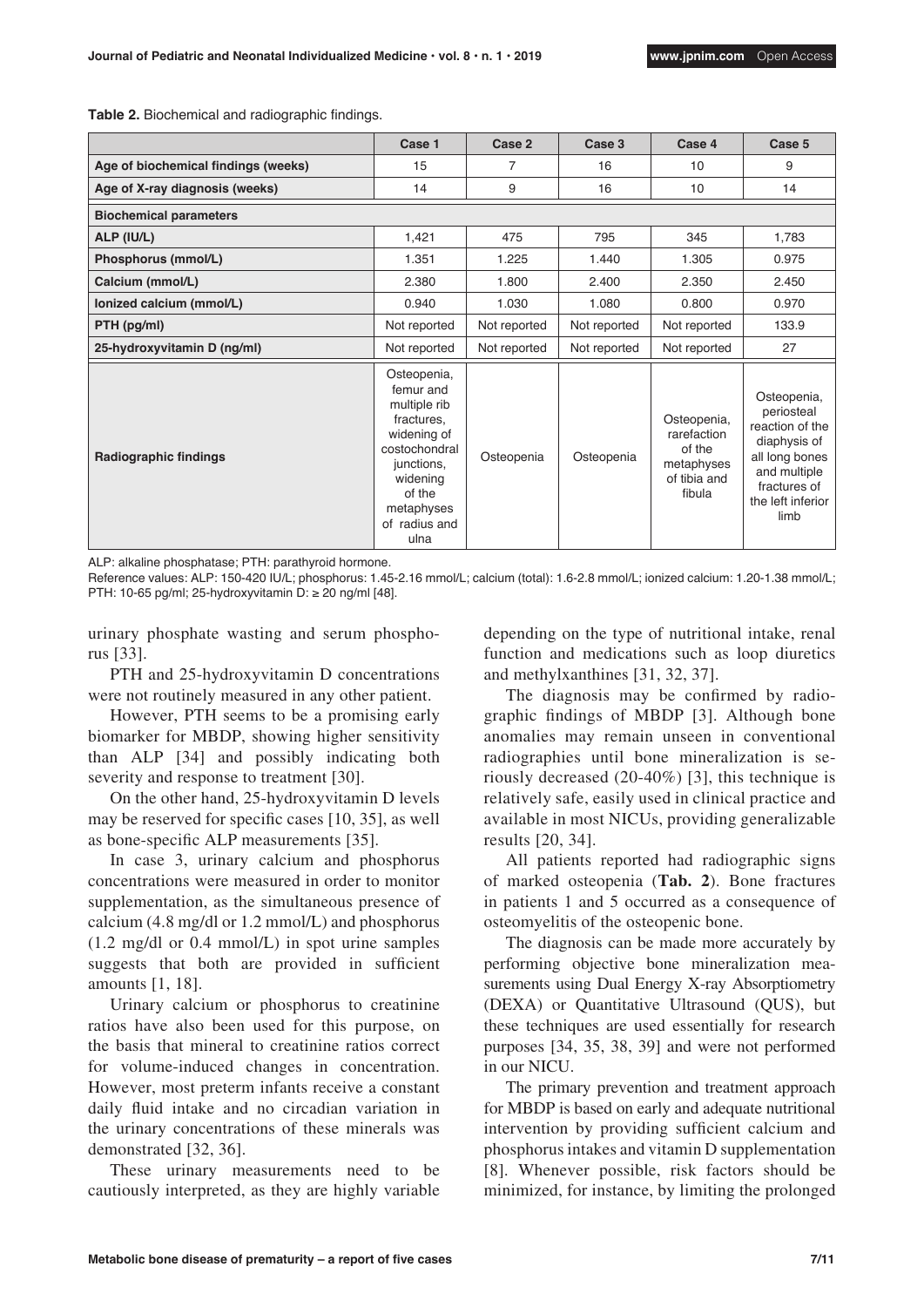courses of unnecessary therapy with diuretics, methylxanthines and steroids [1, 10].

While on parenteral nutrition, administration of 1.45-1.9 mmol/kg/day of calcium and 1.23-1.74 mmol/kg/day of phosphorus results in 60-70% of the expected intrauterine accretion rates [31]. The optimal calcium to phosphorus ratio in the parenteral solutions is 1.7:1 [10].

All efforts should be made to accelerate the transition of premature infants receiving TPN to enteral feedings, using formulas designed for preterm infants or fortified human milk.

The European Society for Paediatric Gastroenterology, Hepatology and Nutrition (ESPGHAN) suggests that an intake of 120-140 mg/kg/day (110- 130 mg/100 kcal) of highly bioavailable calcium salts and of 65-90 mg/kg/day (55-80 mg/100 kcal) of phosphate, with a calcium to phosphorus ratio of 1.5-2.0, is necessary [40]. The American Academy of Pediatrics (AAP), however, recommends daily intake values for enteral feeding of infants with VLBW of 150-220 mg/kg for calcium and 75-140 mg/kg for phosphorus [35]. Regarding vitamin D supplementation, the ESPGHAN recommends an intake of 800-1,000 IU/day [40], whereas the AAP guidelines propose 200-400 IU/day [35]. In a recent clinical trial, Alizadeh Taheri et al. have shown that a low dose of vitamin D supplement for premature newborns, 200 IU/day, has the same value regarding BMC as 400 IU/day [41].

Our patients' nutritional protocol was based on the parenteral and enteral nutrition consensus determined by the Portuguese Neonatology Society [42, 43].

In addition to nutritional support, motor physiotherapy with passive range of motion exercise and gentle compression at the end of the flexion/extension range for 5-15 minutes per day is recommended [17, 19].

Even with these preventive strategies, some infants may still develop MBDP and require higher amounts of human milk fortifier and/or feeding volume of preterm formula. In infants not responding to these measures or if no further increases in these can be made, elemental calcium and phosphorus can be provided, usually beginning at 20 mg/kg/day of elemental calcium and 10-20 mg/kg/day of elemental phosphorus and increasing, as tolerated, usually to a maximum of 70-80 mg/kg/ day of elemental calcium and 40-50 mg/kg/day of elemental phosphorus [35].

Despite the implementation of evidence-based protocols regarding nutritional requirements for preterm infants, the actual delivery of minerals and energy is limited by several difficulties in clinical practice, such as feeding intolerance, fluid restriction and overall neonatal health [2].

Infants who develop MBDP are often those with more prematurity-related complications, resulting in significantly longer hospital stay and higher mortality [25, 27, 34]. In addition, these infants may not tolerate the procedures and relatively large amounts of study specimens required for MBDP screening and monitoring [25].

It is not yet clear whether MBDP is a selfresolving condition or a disease with long-term consequences [17]. In the short-term, the defective bone development may cause fractures, impaired respiratory status and skeletal deformities like dolichocephalic skulls, resulting in frog eyes and myopia of prematurity [30, 32, 44, 45]. While a rapid catch-up growth during the first 2 years of life has been demonstrated in preterm infants [35], other studies have suggested that MBDP disease may be associated with subnormal growth throughout childhood [22, 29, 46].

Despite these inconsistencies, it should be kept in mind that these infants may not achieve a peak bone mass comparable to term infants, being at greater risk of osteoporosis and subsequent bone fractures in the adult life [25].

# **Conclusion and final recommendations**

MBDP is a relatively common complication of prematurity, becoming relevant as neonatal intensive care has significantly improved survival rates in preterm neonates. Early and adequate nutritional intervention is needed in order to reduce the incidence and severity of this disease. As there are no standard approaches for MBDP, many cases remain undiagnosed until severe demineralization occurs.

The screening for MBDP should target infants at high risk, including those with VLBW  $(< 1,500 \text{ g})$ , namely those born before 28 weeks of gestation, on TPN dependence for longer than 4 weeks, unable to reach full fortified feeds or exposed to drugs with deleterious effects on bone health [1, 8, 47], as we show in **Fig. 1**.

Serum calcium, phosphorus and ALP should be measured at 4-6 weeks of life, and then weekly or biweekly [25, 35]. If any of these results are suggestive of MBDP, for instance, if phosphorus is lower than 1.8 mmol/L and ALP higher than 500 IU/L [1, 31], other screening tests like TRP and PTH should be performed.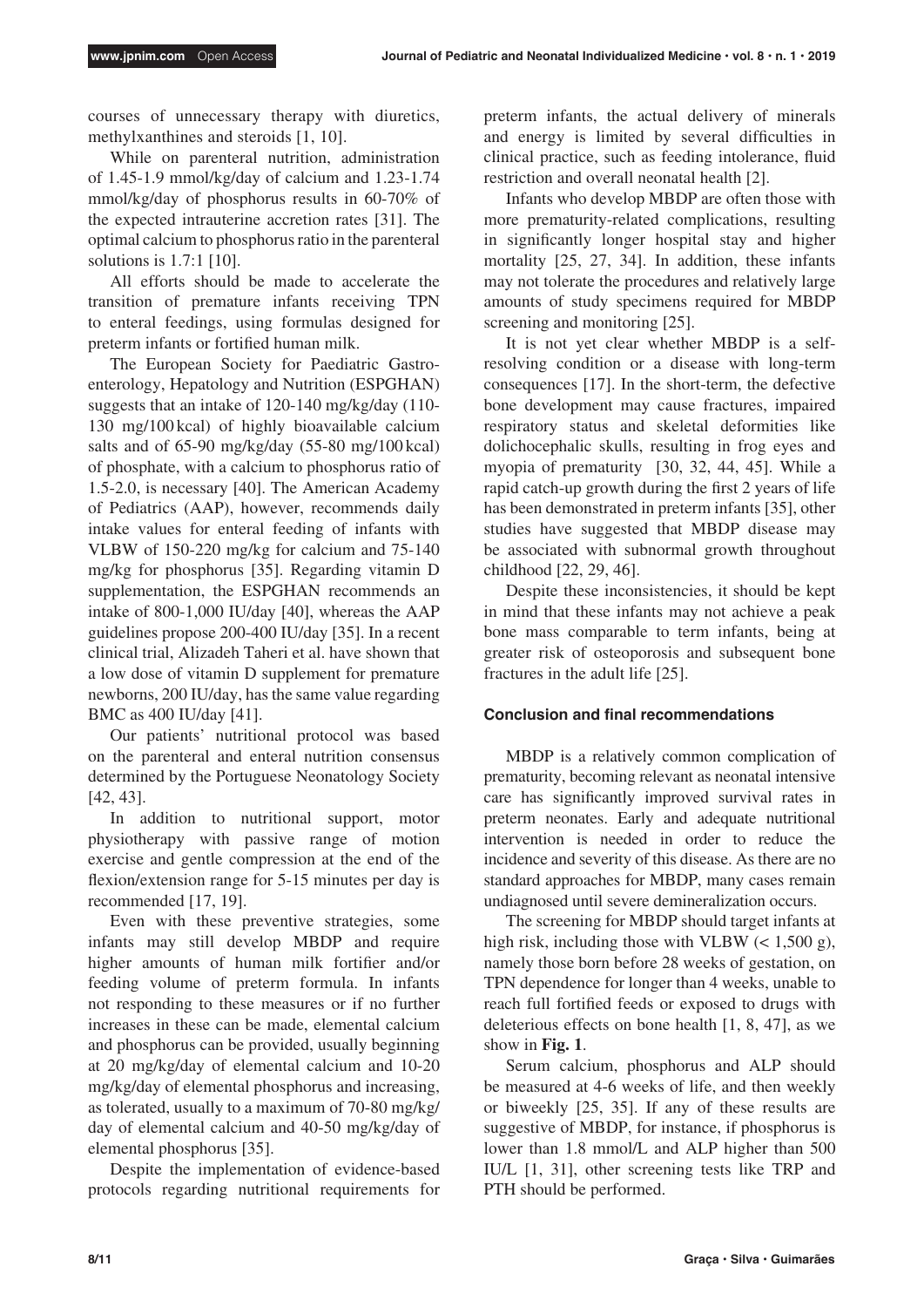

**Figure 1.** Algorithm for screening and management of metabolic bone disease of prematurity (MBDP). VLBW: very low birth weight; TPN: total parenteral nutrition; ALP: alkaline phosphatase; MBDP: metabolic bone disease of prematurity; TRP: tubular reabsorption of phosphate; PTH: parathyroid hormone.

A low TRP in the setting of secondary hyperparathyroidism indicates a possible calcium deficiency, whereas a high TRP (> 95%) associated with low or normal PTH levels suggests phosphorus deficiency [10]. Depending on the underlying deficiency, calcium and phosphorus intakes must be optimized as described earlier. In cases of intolerance to supplements and high PTH levels, calcitriol may be an alternative choice [33].

Evaluation of cholestasis and 25-hydroxyvitamin D levels can also be performed, targeting serum 25-hydroxyvitamin D concentration higher than 20 ng/ml.

The AAP recommends carrying out a long-bone (wrist or knee) radiography to confirm the diagnosis of MBDP, and to repeat these studies at 5-6 week intervals until these study results are normal [35].

Additionally, it has been suggested that a radiograph of the wrist or knee should be performed in all infants with a birth weight lower than 600 g, at around 6 weeks of life or when on full enteral feeds [2].

Treatment goals can be monitored by assessing serum calcium, phosphorus, ALP, TRP and PTH every 1-2 weeks. Urinary calcium to creatinine ratios may be considered to screen for hypercalciuria due to excess calcium or calcitriol intake [10].

Considering the potential complications of MBDP, further knowledge concerning screening, prevention and treatment is required.

#### **Ethical approval**

The study was approved by the ethics committee of Hospital São João.

#### **Declaration of interest**

The Authors declare that there is no conflict of interest.

#### **References**

1. Harrison CM, Johnson K, McKechnie E. Osteopenia of prematurity: a national survey and review of practice. Acta Paediatr. 2008;97(4):407-13.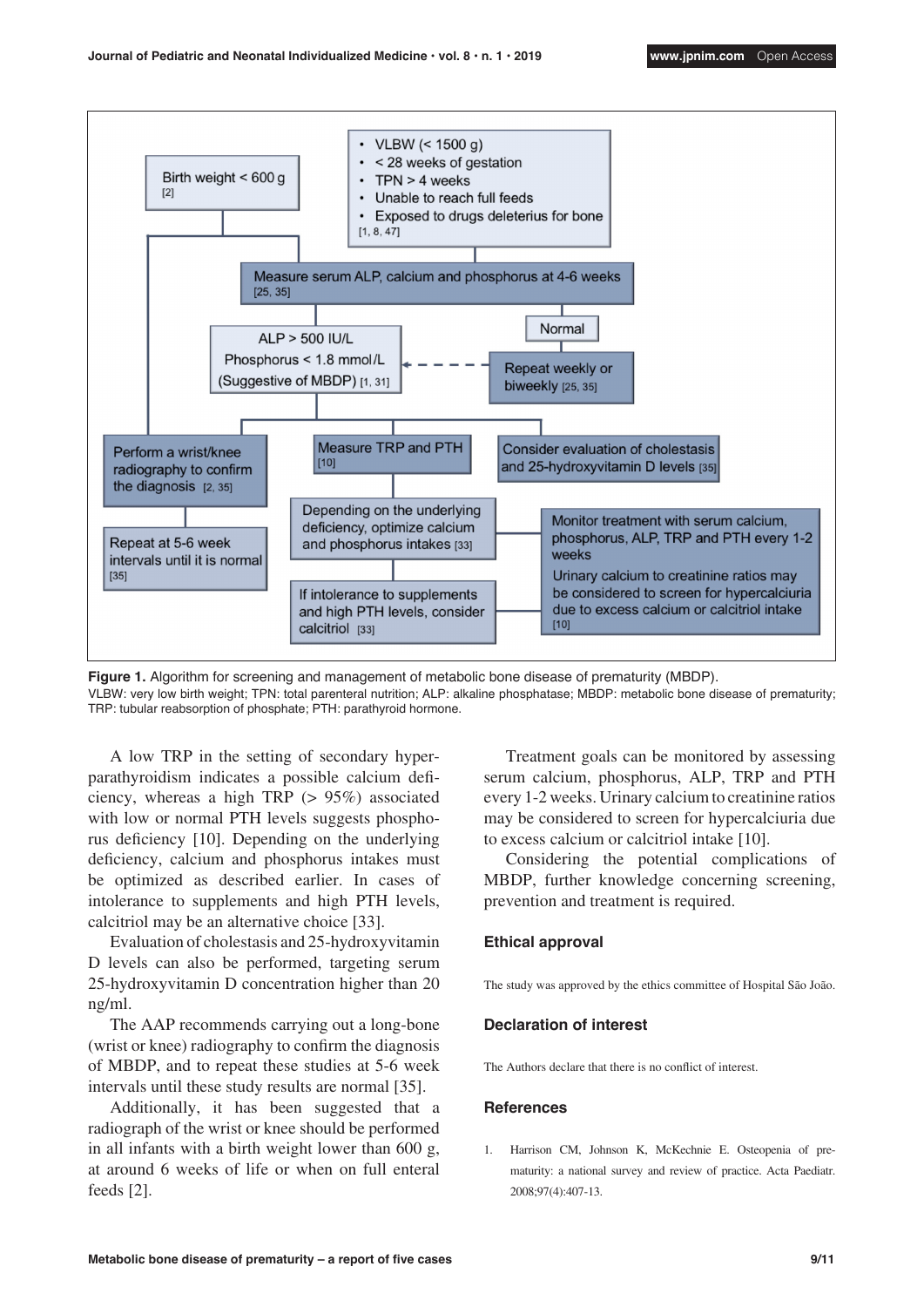- 2. Mitchell SM, Rogers SP, Hicks PD, Hawthorne KM, Parker BR, Abrams SA. High frequencies of elevated alkaline phosphatase activity and rickets exist in extremely low birth weight infants despite current nutritional support. BMC Pediatr. 2009;9:47.
- 3. Pieltain C, de Halleux V, Senterre T, Rigo J. Prematurity and bone health. World Rev Nutr Diet. 2013;106:181-8.
- 4. Abdallah EA, Said RN, Mosallam DS, Moawad EM, Kamal NM, Fathallah MG. Serial serum alkaline phosphatase as an early biomarker for osteopenia of prematurity. Medicine (Baltimore). 2016;95(37):e4837.
- 5. Czech-Kowalska J, Czekuc-Kryskiewicz E, Pludowski P, Zaniuk K, Jaworski M, Łuba A, Grzybowska K, Piłat K, Dobrzanska A. The Clinical and Biochemical Predictors of Bone Mass in Preterm Infants. PLoS One. 2016;11(11):e0165727.
- 6. Rigo J, Pieltain C, Salle B, Senterre J. Enteral calcium, phosphate and vitamin D requirements and bone mineralization in preterm infants. Acta Paediatr. 2007;96(7):969-74.
- 7. Rauch F, Schoenau E. Skeletal development in premature infants: a review of bone physiology beyond nutritional aspects. Arch Dis Child Fetal Neonatal Ed. 2002;86(2):F82-5.
- 8. Bozzetti V, Tagliabue P. Metabolic Bone Disease in preterm newborn: an update on nutritional issues. Ital J Pediatr. 2009;35(1):20.
- 9. Ukarapong S, Venkatarayappa SKB, Navarrete C, Berkovitz G. Risk factors of metabolic bone disease of prematurity. Early Hum Dev. 2017;112:29-34.
- 10. Rustico SE, Calabria AC, Garber SJ. Metabolic bone disease of prematurity. J Clin Transl Endocrinol. 2014;1(3):85-91.
- 11. Harrison CM, Gibson AT. Osteopenia in preterm infants. Arch Dis Child Fetal Neonatal Ed. 2013;98(3):F272-5.
- 12. Mimouni FB, Mandel D, Lubetzky R, Senterre T. Calcium, phosphorus, magnesium and vitamin D requirements of the preterm infant. World Rev Nutr Diet. 2014;110:140-51.
- 13. Kara S, Güzoğlu N, Göçer E, Arıkan FI, Dilmen U, Dallar Bilge Y. Evaluation of bone metabolism in newborn twins using quantitative ultrasound and biochemical parameters. J Matern Fetal Neonatal Med. 2016;29(6):944-8.
- 14. Wood CL, Wood AM, Harker C, Embleton ND. Bone mineral density and osteoporosis after preterm birth: the role of early life factors and nutrition. Int J Endocrinol. 2013;2013:902513.
- 15. Lee SM, Namgung R, Park MS, Eun HS, Park KI, Lee C. High incidence of rickets in extremely low birth weight infants with severe parenteral nutrition-associated cholestasis and bronchopulmonary dysplasia. J Korean Med Sci. 2012;27(12):1552-5.
- 16. Kolodziejczyk A, Borszewska-Kornacka MK, Seliga-Siwecka J. Monitored supplementation of VItamin D in preterm infants (MOSVID trial): study protocol for a randomised controlled trial. Trials. 2017;18(1):424.
- 17. Eliakim A, Litmanovitz I, Nemet D. The Role of Exercise in Prevention and Treatment of Osteopenia of Prematurity – An Update. Pediatr Exerc Sci. 2017;29(4):450-5.
- 18. Demarini S. Calcium and phosphorus nutrition in preterm infants. Acta Paediatr Suppl. 2005;94(449):87-92.
- 19. Stalnaker KA, Poskey GA. Osteopenia of Prematurity: Does Physical Activity Improve Bone Mineralization in Preterm Infants? Neonatal Netw. 2016;35(2):95-104.
- 20. Abrams SA. In utero physiology: role in nutrient delivery and fetal development for calcium, phosphorus, and vitamin D. Am J Clin Nutr. 2007;85(2):604S-607S.
- 21. Eichenwald EC, Hansen AR, Martin CR, Stark AR. Cloherty and Stark's Manual of Neonatal Care. 8<sup>th</sup> ed. Philadelphia: Lippincott Williams & Wilkins, 2016.
- 22. Isojima T, Kushima R, Goishi K, Tsuchida S, Watanabe T, Takahashi N, Kitanaka S. Mineral status of premature infants in early life and linear growth at age 3. Pediatr Int. 2015;57(5):864-9.
- 23. Figueras-Aloy J, Álvarez-Domínguez E, Pérez-Fernández JM, Moretones-Suñol G, Vidal-Sicart S, Botet-Mussons F. Metabolic bone disease and bone mineral density in very preterm infants. J Pediatr. 2014;164(3):499-504.
- 24. Backström MC, Kouri T, Kuusela AL, Sievänen H, Koivisto AM, Ikonen RS, Mäki M. Bone isoenzyme of serum alkaline phosphatase and serum inorganic phosphate in metabolic bone disease of prematurity. Acta Paediatr. 2000;89(7):867-73.
- 25. Chin LK, Doan J, Teoh YS, Stewart A, Forrest P, Simm PJ. Outcomes of standardised approach to metabolic bone disease of prematurity. J Paediatr Child Health. 2018;54(6):665-70.
- 26. Tinnion RJ, Embleton ND. How to use... alkaline phosphatase in neonatology. Arch Dis Child Educ Pract Ed. 2012;97(4): 157-63.
- 27. Viswanathan S, Khasawneh W, McNelis K, Dykstra C, Amstadt R, Super DM, Groh-Wargo S, Kumar D. Metabolic bone disease: a continued challenge in extremely low birth weight infants. JPEN J Parenter Enteral Nutr. 2014;38(8):982-90.
- 28. You SK, Lee JE, Lee SM, Cho HH. Metabolic bone disease in preterm infants: Relationship between radiologic grading in the wrist and serum biochemical markers. Diagn Interv Imaging. 2017;98(11):785-91.
- 29. Lucas A, Brooke OG, Baker BA, Bishop N, Morley R. High alkaline phosphatase activity and growth in preterm neonates. Arch Dis Child. 1989;64(7 Spec No):902-9.
- 30. Lothe A, Sinn J, Stone M. Metabolic bone disease of prematurity and secondary hyperparathyroidism. J Paediatr Child Health. 2011;47(8):550-3.
- 31. Rehman MU, Narchi H. Metabolic bone disease in the preterm infant: Current state and future directions. World J Methodol. 2015;5(3):115-21.
- 32. Pohlandt F, Mihatsch WA. Reference values for urinary calcium and phosphorus to prevent osteopenia of prematurity. Pediatr Nephrol. 2004;19(11):1192-3.
- 33. Rustico SE, Kelly A, Monk HM, Calabria AC. Calcitriol treatment in metabolic bone disease of prematurity with elevated parathyroid hormone: A preliminary study. J Clin Transl Endocrinol. 2015;2(1):14-20.
- 34. Moreira A, Swischuk L, Malloy M, Mudd D, Blanco C, Geary C. Parathyroid hormone as a marker for metabolic bone disease of prematurity. J Perinatol. 2014;34(10):787-91.